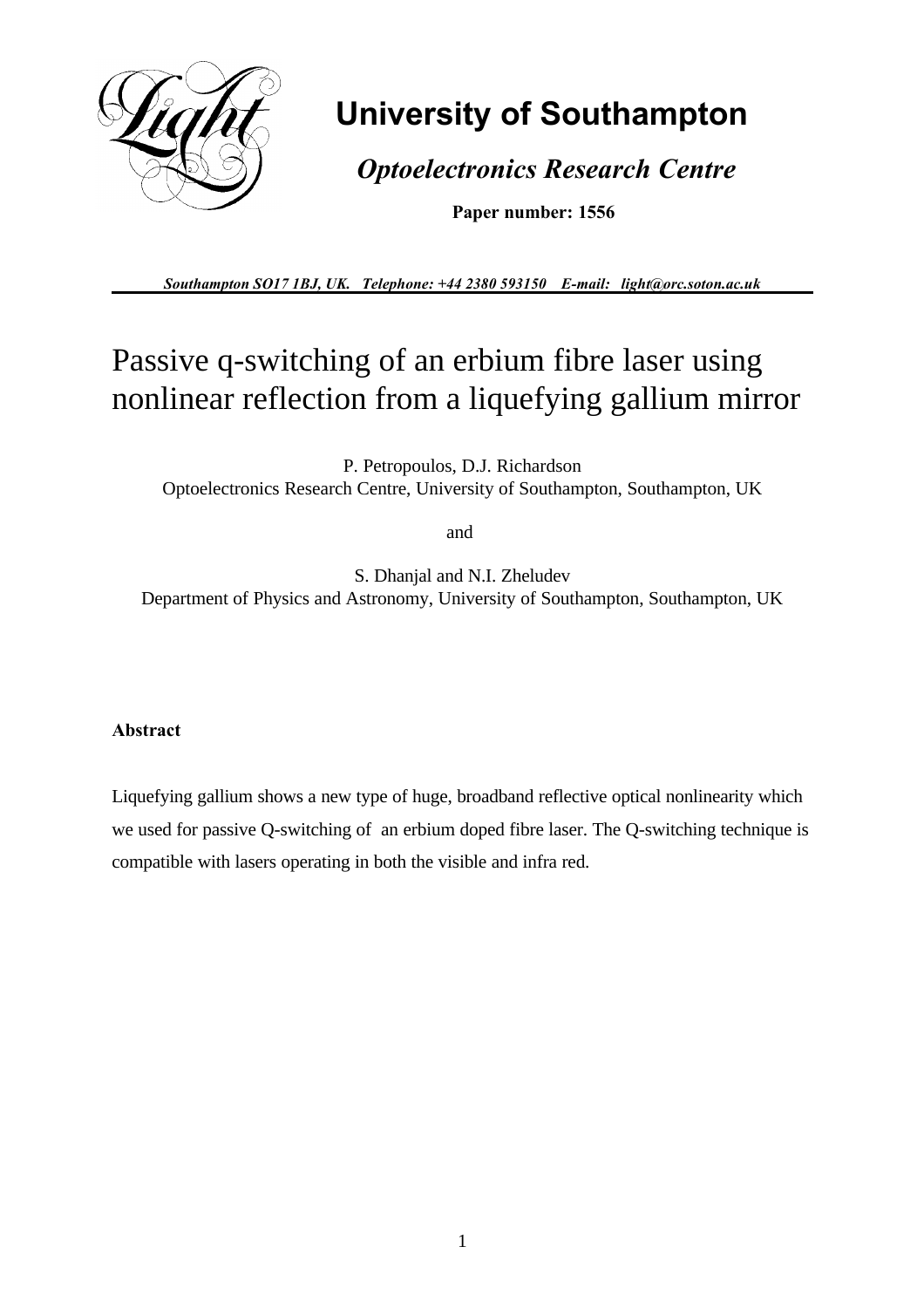#### *P. Petropoulos et al. 'Passive Q-switching of an erbium fibre laser using a gallium mirror'.*

It has recently been discovered that reflection from certain metallic surfaces can become highly nonlinear at temperatures close to the melting point [1,2]. To date the most dramatic effects have been seen with gallium for reflection at a gallium/glass interface held at temperatures just below the melting point of  $\sim$ 29.8 °C. This liquefying gallium nonlinearity (LGN), which we attribute to a second-order 'surface melting' phase transition at the proximity of the bulk solid:liquid melting point, is truly broadband extending from the visible out to the infra red. At 1550nm we have observed an intensity dependant increase in reflectivity of up to 30% for applied optical field strengths of  $\sim 10$ kW/cm<sup>2</sup> with response times of the order of 1 $\mu$ s [3].

Significantly faster response times (<100ns) have been observed at higher (100mW) input powers [3].

It is well known that the incorporation of a suitably fast nonlinear element within a laser system can lead to Q-switched operation. For Q-switching of a typical fibre laser response times of the order of 10ns to 1 µs are required and are readily obtained for practical system parameters using LGN. In this paper we describe a Q-switch fibre laser based on the use of an LGN mirror.

The laser layout is illustrated in Fig.1. The cavity is of a conventional ring design but incorporates a fiberised LGN mirror. The mirror is formed by inserting the cleaved end of a standard single mode fibre into a bead of gallium. Light is thus coupled back into the fibre with minimal loss after reflection at the gallium:glass interface. A circulator is used to separate the incident and reflected beams. The temperature of the gallium bead is accurately controlled at temperatures around the gallium melting point using an actively stabilized miniature Peltier heat pump. The Er  $3+/Yb^{3+}$ doped fibre is pumped with up to 550mW of pump radiation at 1047nm from a Nd:YLF pumped laser.

At temperatures below the gallium melting point and at low pump powers typically below  $\sim 200$ mW the laser operated in a cw mode. However, between certain well defined (but temperature dependent) pump power limits the laser entered a stable Q-switch regime (See Fig.2 (inset)). At still higher powers instabilities became apparent. The pulse duration was always in the range 1- 2µs. The pulse repetition rates were between 20 and 100 kHz, the exact repetition rate being dependant on pump power and sample temperature. In Fig.2 we plot the pulse peak power as a function of pump power over the stable operating regimes for two gallium temperatures; the pulse peak power is seen to increase as we move away from the gallium melting point thereby compensating for the decreasing nonlinearity of the mirror. Note, that Q-switching was not observed with a molten gallium mirror, or any other conventional reflector inserted within the cavity further confirming LGN as the Q-switching mechanism.

These results represent a first demonstration of the application of LGN mirrors to laser systems illustrating their compatibility with waveguide devices. We anticipate that significant improvements in mirror design and laser performance will follow making use of the unique features of this manifestly nonlinear medium.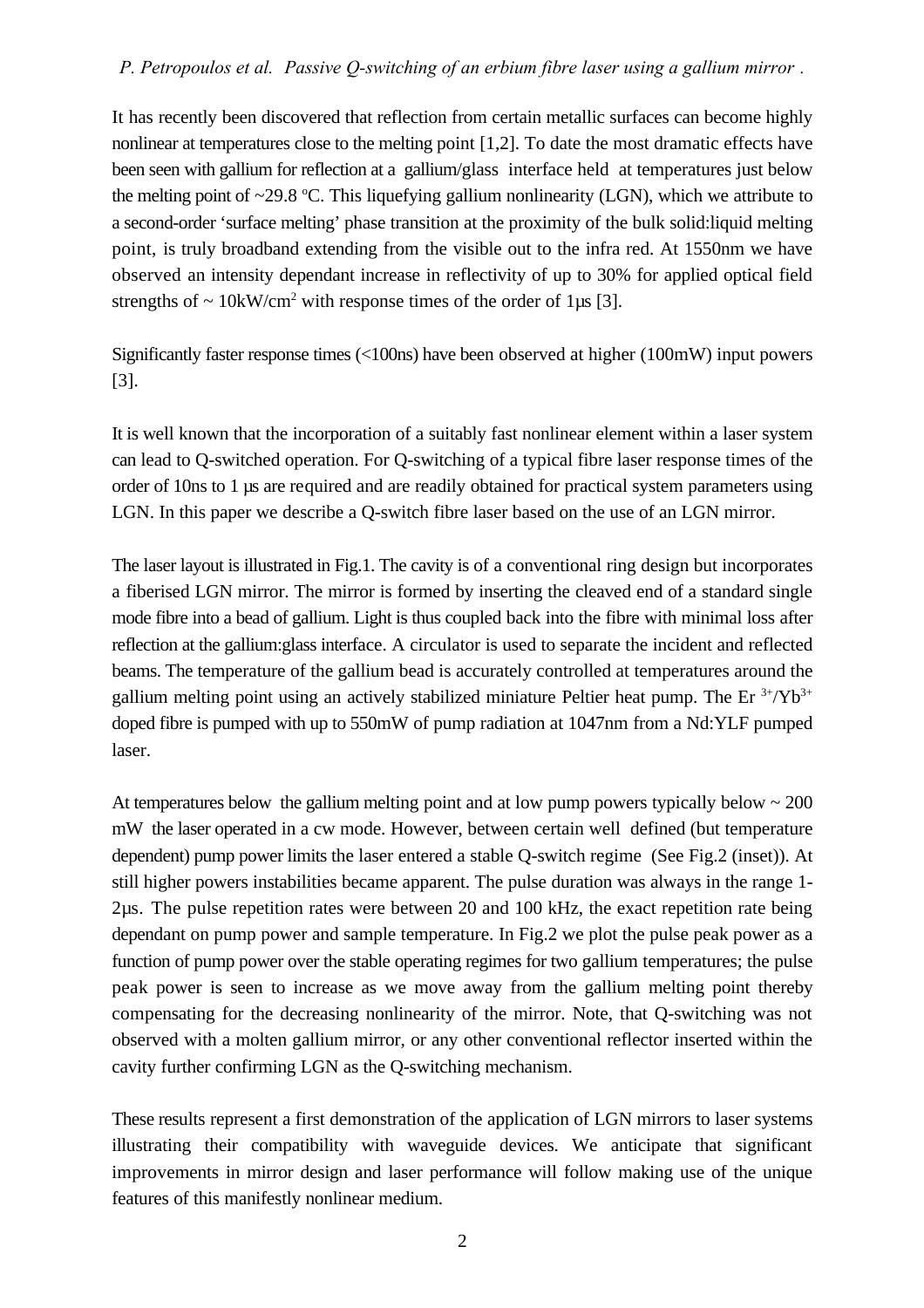*P. Petropoulos et al. 'Passive Q-switching of an erbium fibre laser using a gallium mirror'.*

### **References**

- [1] S. Dhanjal, S. Popov, I.R. Shatwell, Yu.P. Svirko, N.I. Zheludev, V. Gusev, Optics Letters, v.22 (December 15, 1997)
- [2] S. Dhanjal, I.R. Shatwell, Yu.P. Svirko, Paper QFF6, QELS'97, Baltimore, USA.
- [3] P. Bennett, S. Dhanjal, P. Petropoulos, D.J. Richardson, N.I. Zheludev, Submitted QELS'98.

Fig.1 Laser schematic.